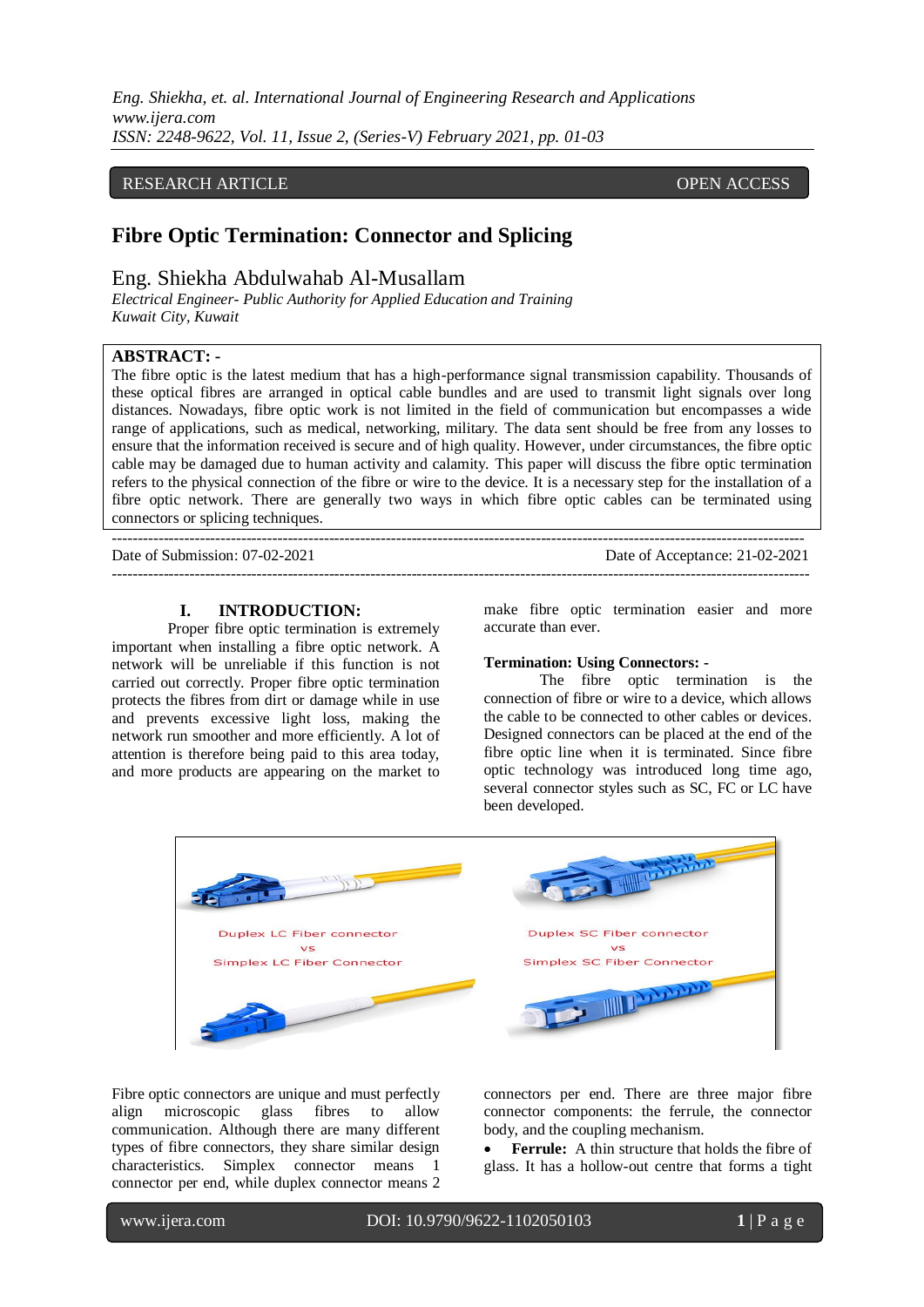*Eng. Shiekha, et. al. International Journal of Engineering Research and Applications www.ijera.com ISSN: 2248-9622, Vol. 11, Issue 2, (Series-V) February 2021, pp. 01-03*

grip on the fibre. Usually made of ceramic, metal, or high-quality plastic, it only holds one strand of fibre.

 **Connector Body:** A plastic or metal structure that holds the ferrule and fastens the jacket and strengthens the members of the fibre cable itself.

 **Coupling Mechanism:** A part of the connector body that holds the connector in place when it is attached to another device.



#### **Termination: Splicing Techniques: -**

Fibre optic splicing is the process of joining two or more fibres together. Splicing is commonly used to reconnect fibre optic cables when accidentally broken or to fuse two fibres together to create a fibre that is long enough to run the required cable. Two types of fibre splicing occurred: Mechanical splicing and Fusion splicing.

### **1. Mechanical Splicing:**

Mechanical splicing does not physically weld two optical fibres together, in fact two fibres are held end-to-end inside a capillary tube with some mechanical technique. It should be noted that the mechanically spliced fibres are not permanently joined but are precisely held together to allow the light to pass from one fibre to the other. Fibre optic technicians often use mechanical splicing for indoor transmission cables, since the entire process is relatively quick and easy, it is usually used when time and professional skills are limited. This type of splicing is mostly used for emergency repairs and fibre testing due to worse insertion and backreflection.



#### **2. Fusion Splicing:**

In fusion splicing, two fibres are literally fused together by an electric arc. It is the most used splicing process because it offers the lowest loss and the lowest reflectance, as well as the strongest and most stable joint between the two fibres. Fusion splicing is usually used for outdoor, long-haul, and high-performance single mode networks, and it performed by a fusion splicer called an automated computer. Practically all single mode splices are fusion. Multimode fibres may be more difficult to merge as the larger core with many layers of glass.